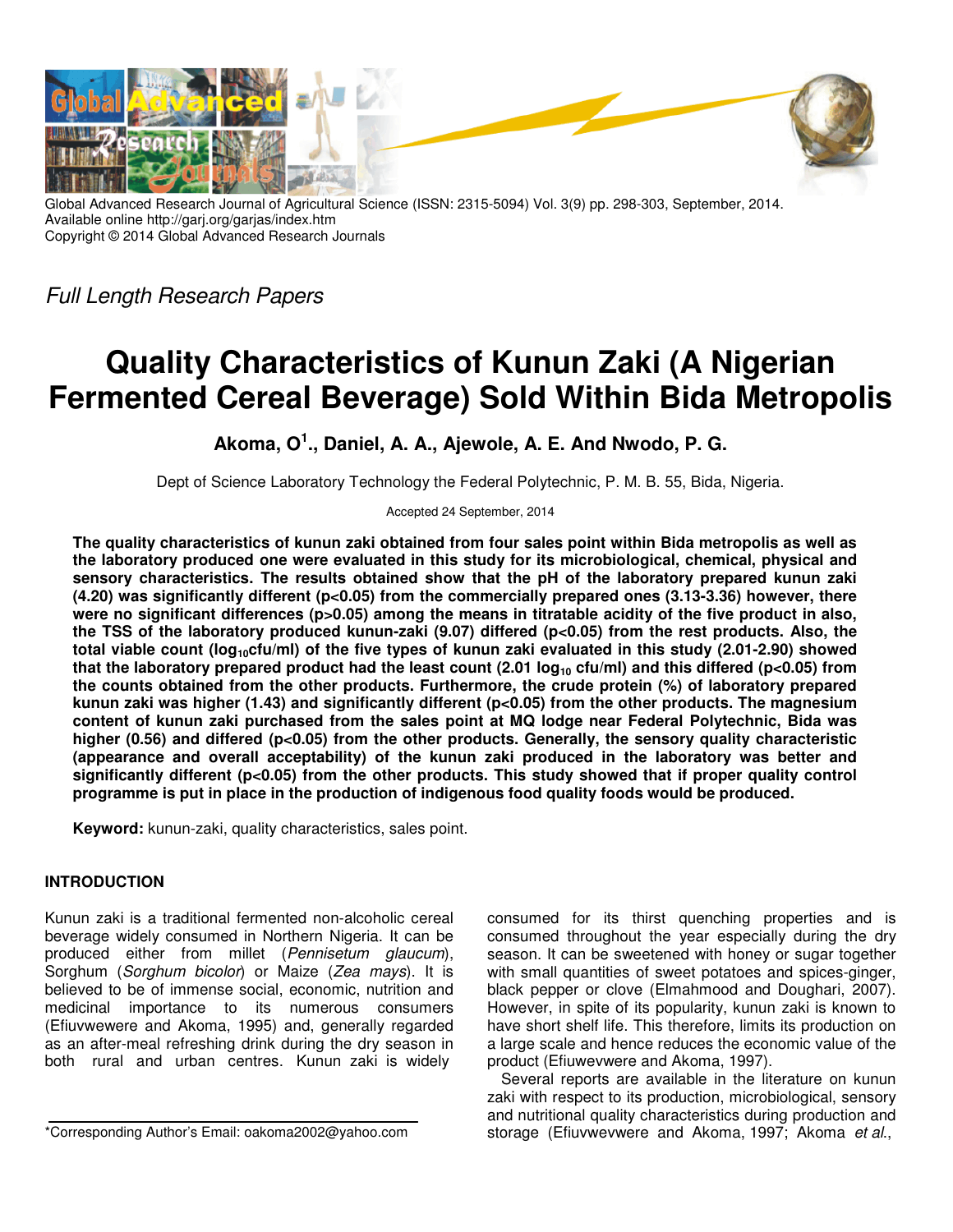2002). Akoma et al. (2006) reported the medicinal quality attributes of kunun zaki, these workers reported a higher lymphocyte count in the blood serum of albino rats fed with kunun zaki over a certain period of time thereby, suggesting its medicinal attributes. At present, there is no information available on the quality characteristics of kunun zaki produced and sold within Bida metropolis and this therefore forms the basis of this study.

## **MATERIALS AND METHODS**

#### **Source of materials**

Millet (Pennisetum glaucum), ginger (Zingiber offinale) black pepper (Pipper spp), clove (Eugina caryophyllata) and sweet potato (Ipomea batatas) were all purchased from Bida modern market. These grains were sorted, cleaned and stored in plastic containers before being used. Kunun zaki was purchased from various locations. Model market (BIDA 3), small gate (BIDA 1), MQ lodge (BIDA 2) and inside Federal Polytechnic Bida compound (BIDA 4) and as well as laboratory produced kunun zaki (Lab product).

## **Production of Kunun Zaki**

Five hundred (500g) of millet was steeped in 1000ml of tap water (1:2w/v) in a plastic bucket for 8h after which the grain was washed and mixed with 60g of spices (ginger 40g, clove 10g, black pepper 10g) and 100g of dry sweet potato; these were washed and then ground to paste. The slurry was divided into two unequal portions (1:3w/w). One portion (larger portion) was cooked by adding boiling water and allowed to cool to about  $50^{\circ}$ C following which uncooked portion (smaller portion) was added to the cooled gelatinized starch and then mixed thoroughly. The uncooked portion serves as source of inoculum and also enhances colour formation as well as the texture of the final product. The mixture was allowed to ferment for 8h after which it was sieved and packaged.

## **Total Viable Counts (TVC)**

The total viable count of each sample was determined using pour plate technique (Harrigan and McCance, 1976) following serial dilution (10<sup>-1</sup> to 10<sup>-6</sup>) using sterile 0.1% peptone water on nutrient agar (LAB M) in triplicates. Plates were incubated aerobically at  $35^{\circ}$ C and the colonies that developed 25 to 250 (Speck, 1984) were counted, calculated and recorded as colony forming units (cfu/ml) after 24-48h incubation period.

#### **Coliform and fungal counts**

Coliform counts of samples were determined on MacConkey Agar (LAB M) using pour-plate technique following appropriate dilution. The plate were incubated for 24h at  $35^{\circ}$ C, colonies of typical characteristics (pink colour) were counted and recorded as coliforms (Harrigan and McCance, 1976). Fungal counts were determined on triplicate Potato Dextrose Agar (LAB M) plates incubated aerobically at ambient temperatures (30-35 $^{\circ}$ C) for 5-7 days (Harrigan and McCance, 1976). Colonies that developed were counted and recorded as cfu/ml.

## **Lactic acid bacteria (LAB) count**

Lactic acid bacteria counts were determined on triplicate MRS Agar plates supplemented with 0.02% Sodium azide (Lindquist, 1998) and incubated at  $35^{\circ}$ C for 5 days (Speck, 1984). Typical whitish, greyish/opaque pinpoint colonies were counted and recorded as cfu/ml (Harrigan and McCance, 1976).

## **Chemical Analysis**

#### **pH and titratable acidity (% lactic acid)**

The pH of the five kunun zaki samples was determined in triplicates using pH meter (TECPEL pH meter, model 705) after standardization with pH 4 and 7 buffers (BDH, England). Titratable acidity of five kunun zaki sample was determined in triplicates by titrating 10ml of the sample with 0.1N NaOH to the phenolphthalein end point (pink).

## **Physical Analysis**

## **Total soluble solid (<sup>o</sup>Brix)**

Total soluble solid of the five kunun zaki samples were determined in triplicate using Refractometer (CHASE brand Refractrometer) and the results expressed as degree brix  $(^{\circ}B$ rix).

## **Proximate Analysis**

The moisture content, crude protein, ash content and total solid of the various kunun zaki were determined in triplicate as described in AOAC (1990).

## **Mineral Analysis**

The mineral contents (magnesium, potassium, sodium and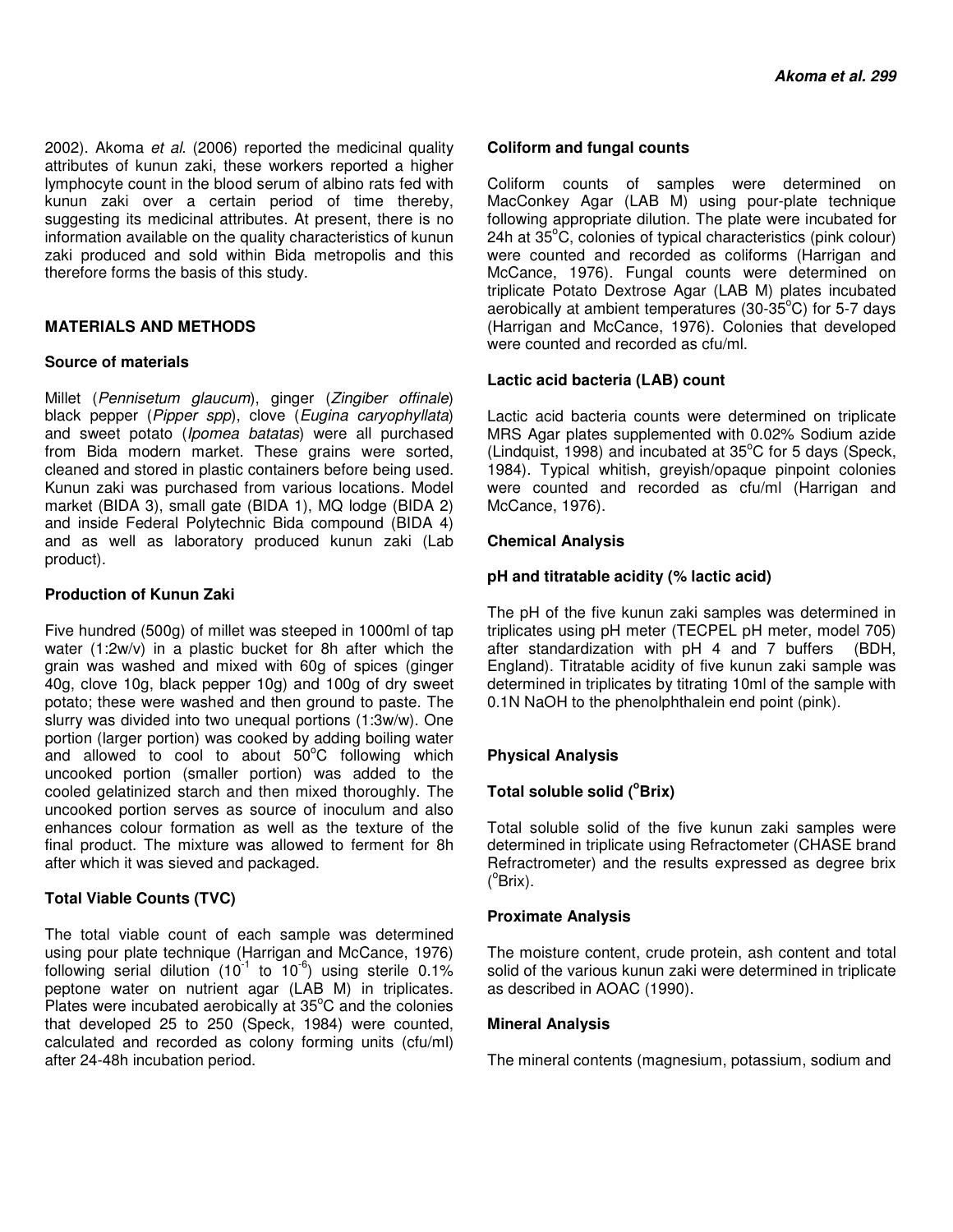**Table 1.** Chemical and physical characteristics of kunun zaki

|                                           | Product <sup>1,2,3</sup>       |                                |                                |                              |                                |
|-------------------------------------------|--------------------------------|--------------------------------|--------------------------------|------------------------------|--------------------------------|
| Analyses                                  | Lab product                    | BIDA1                          | BIDA <sub>2</sub>              | BIDA3                        | BIDA4                          |
| pH                                        | $4.20 \pm 0.06$ <sup>a</sup>   | $3.36 \pm .01^{\circ}$         | $3.6 \pm 0.01^{\circ}$         | $3.13 \pm 0.03^e$            | $3.25 \pm 0.03^{\circ}$        |
| Titratable acidity (% lactic acid)        | $0.620 \pm 0.265$ <sup>a</sup> | $0.720 \pm 0.001$ <sup>a</sup> | $0.831 \pm 0.001$ <sup>a</sup> | $0.910\pm0.006$ <sup>a</sup> | $0.780 \pm 0.001$ <sup>a</sup> |
| Total soluble solids ( <sup>o</sup> Brix) | 9.07 $\pm$ 0.03 $^{\circ}$     | $4.81 \pm 0.001$ <sup>d</sup>  | $4.90 \pm 0.01$ <sup>c</sup>   | $4.70 \pm 0.01^e$            | $5.50 \pm 0.01^{\circ}$        |

<sup>1</sup>Each data is the mean of triplicate determinations

<sup>2</sup>Different letters within the same row are significantly different ( $p$ <0.05)

<sup>3</sup>BIDA 1: vended at small gate Fed Poly; Bida 2: vended at MQ lodge near Fed. Poly Bida; BIDA 3: vended at modern market Bida; BIDA 4: vended inside Fed Poly Bida near SAAS complex

calcium) of the kunun zaki samples were determined in triplicate using Atomic Absorption-Spectrophotometer (Bulk Scientific, USA: Accusy 211) as described by AOAC (2006).

## **Organoleptic Analysis**

The sensory evaluation of the five kunun zaki used in this study was done using a 7 point hedonic scale, where 1=like extremely, 2=like very much, 3=like slightly, 4=neither like nor dislike, 5=dislike slightly, 6=dislike very much , 7=dislike extremely (Larmond, 1977) to measure the sensory qualities (appearance, taste, aroma and overall acceptability) of the product by using 20-member panellist (comprising of lecturers, laboratory staff and students of the Department of Science Laboratory Technology, Federal Polytechnic, Bida). The panellists were instructed to rinse their mouth with clean water between the times of tasting.

## **Statistical Analysis**

Analysis of variance (ANOVA) was carried out for the sensory scores, total soluble solids, proximate analysis, mineral analysis, pH and titratable acidity of the five kunun zaki used in this study. The mean scores were determined (Duncan, p=0.05) using 2006 Statistical Packages for Social Sciences (SPSS) for windows version 15.0 (SPSS, 2006).

## **RESULTS**

#### **pH and titratable acidity**

The pH and titratable acidity of the five kunun-zaki (laboratory and commercially prepared kunun-zaki)

evaluated in this study are shown in Table 1; the pH ranged from 3.13-4.20. The pH of laboratory prepared kunun zaki (4.20) was significantly different (p<0.05) from the commercially prepared ones. Similarly, the titratable acidity (% lactic acid) of the five products ranged from 0.620 – 0.910; there were no significant differences (p>0.05) among the means of the five kunun-zaki samples in their titratable acidity (Table 1).

#### **Total soluble solid**

The total soluble solids (TSS, <sup>o</sup>Brix) of the five kunun zaki of this study, ranged from 4.81-9.07; the TSS of the laboratory produced kunun-zaki (9.07) differed (p<0.05) from the rest products (Table 1).

## **Microbiological quality of kunun zaki**

The total viable count ( $log_{10}$ cfu/ml) of the five types of kunun zaki evaluated in this study as shown in (Table 2) ranged from (2.01-2.90). The total viable count of the laboratory prepared product was the least count  $(2.01 \log_{10}$ cfu/ml) and differed (p<0.05) from the other products (Table 2). The coliform count ( $log_{10}$ cfu/ml) as shown in (Table 2) ranged from (<1-1.31). The coliform count of laboratory prepared kunun zaki was insignificantly low  $\left($  <1log<sub>10</sub> cfu/ml, i.e. zero count).

The fungal count as shown in (Table 2) ranged from 2.00 - 3.50. The fungal count of kunun zaki obtained from the sales point at the Modern market (Bida 3) was higher (3.50  $log_{10}$  cfu/ml) than the other products and differed significantly (p<0.05). The LAB counts of the five products are shown in (Table 2) and these ranged from 4.77-6.63  $log_{10}$ cfu/ml. The LAB count of laboratory prepared kunun zaki was higher and significantly different (p<0.05) from the other products (Table 2).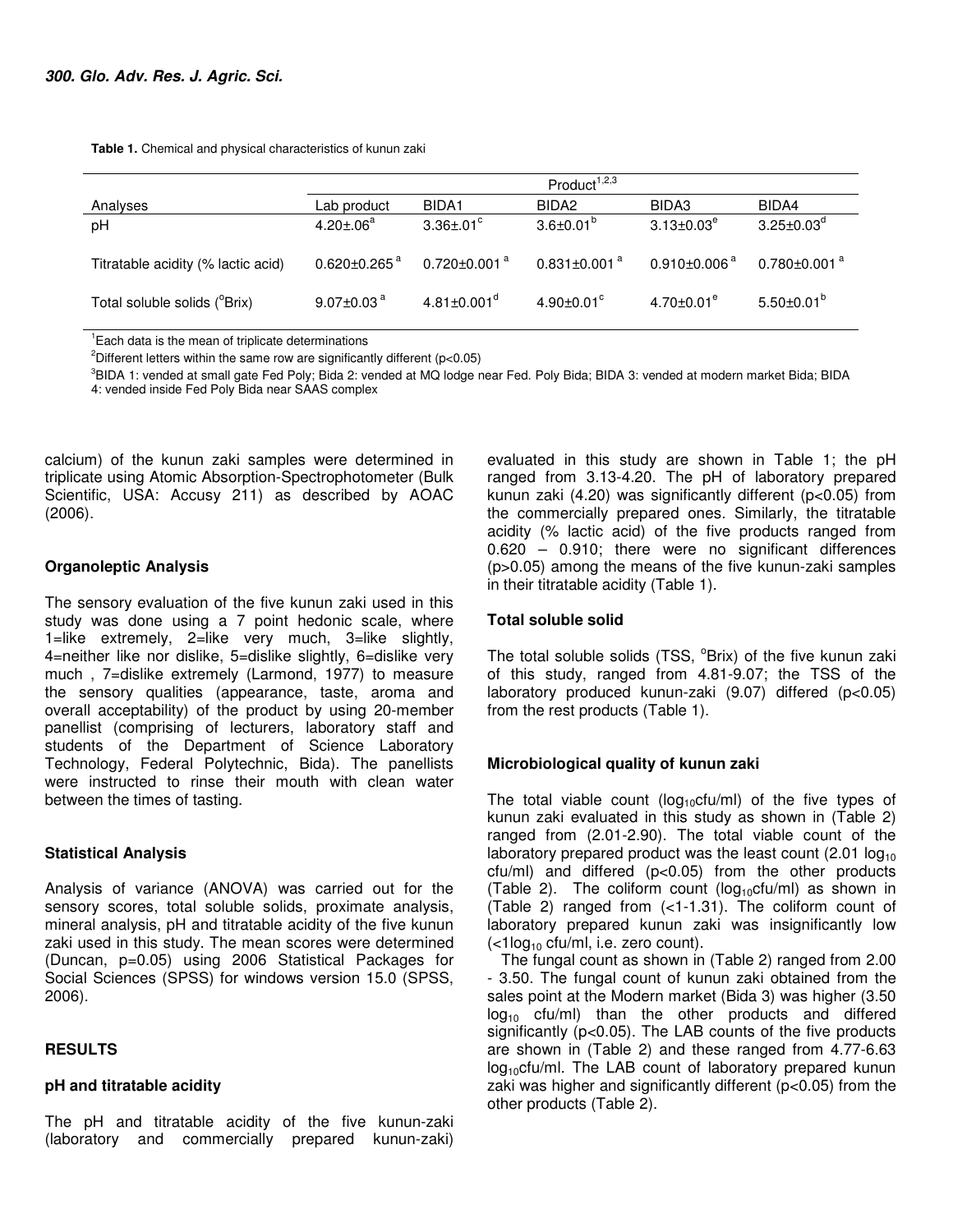#### **Table 2.** Microbiological quality of kunun zaki

|                    | Products/Counts $(log_{10}$ cfu/ml) <sup>1,2,3</sup> |                              |                              |                              |                         |  |
|--------------------|------------------------------------------------------|------------------------------|------------------------------|------------------------------|-------------------------|--|
| Analyses           | Lab product                                          | BIDA1                        | BIDA <sub>2</sub>            | BIDA3                        | BIDA4                   |  |
| Total viable count | $2.01 \pm 0.01$ <sup>d</sup>                         | $2.80 \pm 0.01$ <sup>c</sup> | $2.80 \pm 0.01$ <sup>c</sup> | $3.80 \pm 0.01^a$            | $2.90 \pm 0.01^{b}$     |  |
| Coliform count     | $\leq 1^\circ$                                       | $1.41 \pm 0.01^a$            | $1.21 \pm 0.01$ <sup>a</sup> | $1.24 \pm 0.01$ <sup>c</sup> | $1.31 \pm 0.01^{\circ}$ |  |
| Fungal count       | $2.10\pm0.01^{\circ}$                                | $2.10 \pm 0.01$ <sup>c</sup> | $2.00 \pm 0.02$ <sup>d</sup> | $3.50 \pm 0.01^a$            | $2.40 \pm 0.01^{b}$     |  |
| LAB count          | $6.63 \pm 0.19^a$                                    | $5.43{\pm}0.22^{\text{b}}$   | $5.20 \pm 0.12^{bc}$         | $4.77 \pm 0.09$ <sup>c</sup> | $5.47 \pm 0.24^b$       |  |

<sup>1</sup>Each data is the mean of triplicate determinations

<sup>2</sup>Different letters within the same row are significantly different ( $p$ <0.05)

<sup>3</sup>BIDA 1: sales point at small gate Fed Poly; Bida 2: Sales point at MQ lodge near Fed. Poly Bida; BIDA 3: Sales point at modern market Bida; BIDA 4: Sales point inside Fed Poly Bida near SAAS complex

**Table 3.** Proximate and mineral composition of kunun zaki

|                                                                         | Products <sup>1,2,3</sup>                                                                               |                                                                                                             |                                                                                                  |                                                                                              |                                                                                                                         |
|-------------------------------------------------------------------------|---------------------------------------------------------------------------------------------------------|-------------------------------------------------------------------------------------------------------------|--------------------------------------------------------------------------------------------------|----------------------------------------------------------------------------------------------|-------------------------------------------------------------------------------------------------------------------------|
| Analyses                                                                | Lab product                                                                                             | BIDA1                                                                                                       | BIDA <sub>2</sub>                                                                                | BIDA3                                                                                        | BIDA4                                                                                                                   |
| Proximate (%)                                                           |                                                                                                         |                                                                                                             |                                                                                                  |                                                                                              |                                                                                                                         |
| Crude protein<br>Ash content<br>Moisture content<br><b>Total solids</b> | $1.43 \pm 0.01^a$<br>$0.03 \pm 0.01$ <sup>c</sup><br>78.81±0.01 <sup>e</sup><br>14.17±0.01 <sup>a</sup> | $0.42 \pm 0.01$ <sup>d</sup><br>$0.01 \pm 0.01$ <sup>d</sup><br>89.910.02 <sup>b</sup><br>$9.17 \pm 0.01^e$ | $0.29 \pm 0.02^e$<br>$0.09 \pm 0.02^b$<br>85.83±0.02 <sup>c</sup><br>12.14 $\pm$ 0.02 $^{\circ}$ | $0.98 \pm 0.01^b$<br>$0.13 \pm 0.01^a$<br>$90.71 \pm 0.01^a$<br>12.19 $\pm$ 0.3 <sup>b</sup> | $0.94 \pm 0.01$ <sup>c</sup><br>$0.03 \pm 0.02$ <sup>c</sup><br>82.20±0.02 <sup>d</sup><br>$9.25 \pm 0.01$ <sup>d</sup> |
| Mineral (ppm)                                                           |                                                                                                         |                                                                                                             |                                                                                                  |                                                                                              |                                                                                                                         |
| Magnesium                                                               | $0.42 \pm 0.01$ <sup>c</sup>                                                                            | $0.40 \pm 0.01$ <sup>d</sup>                                                                                | $0.56 \pm 0.02^a$                                                                                | $0.43 \pm 0.03$ <sup>c</sup>                                                                 | $0.55 \pm 0.01^b$                                                                                                       |
| Potassium                                                               | $0.12 \pm 0.01^b$                                                                                       | $0.11 \pm 0.01^b$                                                                                           | $0.01 \pm 0.01$ <sup>c</sup>                                                                     | $0.17 \pm 0.01^a$                                                                            | $0.10 \pm 0.01^{b}$                                                                                                     |
| Sodium                                                                  | $0.02 \pm 0.03$ °                                                                                       | $0.15 \pm 0.01^b$                                                                                           | $0.80 \pm 0.01^a$                                                                                | $0.01 \pm 0.02$ <sup>c</sup>                                                                 | $0.02 \pm 0.01$ °                                                                                                       |
| Calcium                                                                 | $0.27 \pm 0.01^a$                                                                                       | $0.30 \pm 001$ <sup>a</sup>                                                                                 | $0.30 \pm 0.02$ <sup>a</sup>                                                                     | $0.32 \pm 0.01^a$                                                                            | $0.32 \pm 0.01^a$                                                                                                       |

<sup>1</sup> Each data is the mean of triplicate determinations

<sup>2</sup>Different letters within the same row are significantly different ( $p$ <0.05)

<sup>3</sup>BIDA 1: sales point at small gate Fed Poly; Bida 2: Sales point at MQ lodge near Fed. Poly Bida; BIDA3: Sales point at modern market Bida; BIDA 4: Sales point inside Fed Poly Bida near SAAS complex

#### **The proximate and mineral composition of kunun zaki**

The crude protein (%), ash and moisture content (%) of the kunun zaki as shown in (Table 3) ranged from (0.29 – 1.43), (0.01-0.13), and (78.8-90.7) respectively. The crude protein (%) of laboratory prepared kunun zaki was higher (1.43) and significantly different (p<0.05) from the other products. The moisture content (%) of the laboratory prepared kunun zaki was the least (78.8) and this differed (p<0.05) from the moisture content of the other products (Table 3). The total solid of five types of kunun zaki evaluated in this study ranged from 9.17-14.17 the total solid content of the laboratory prepared kunun zaki was higher (14.17) and significantly different (p<0.05) from the other products.

The magnesium, potassium, sodium and calcium (ppm) of the five types of kunun zaki evaluated in this study (Table 3) ranged from (0.40-0.56), (0.10-0.17), (0.10-0.80) and (0.27-0.32) respectively. The magnesium content of kunun zaki purchased from the sales point at MQ lodge near Federal Polytechnic, Bida (Bida 2) was higher (0.56) and differed (p<0.05) from the other products and also, the potassium content of the kunun-zaki from BIDA 2 was lower (0.01) and differed significantly (p<0.05) from the rest products.. The sodium content of kunun zaki obtained from BIDA 2 was higher (0.80) and significantly different (p<0.05) from the other kunun-zaki (Table 3); but however, the calcium contents of the five kunun-zaki samples were not significantly different (Table 3).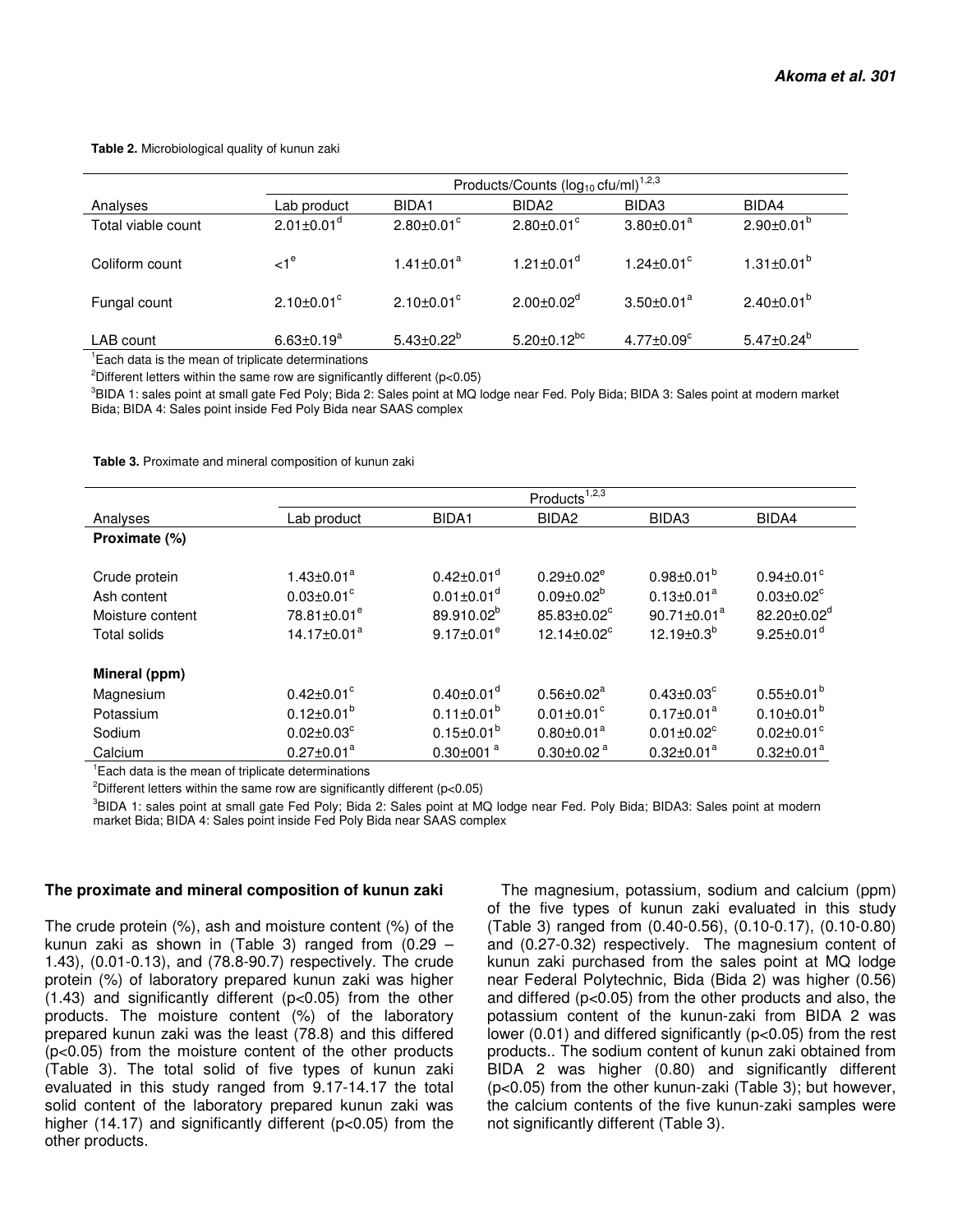|                       | Products $1,2,3$        |                              |                         |                            |                              |
|-----------------------|-------------------------|------------------------------|-------------------------|----------------------------|------------------------------|
| Quality attributes    | LAB <sub>1</sub>        | <b>BIDA</b> (1)              | <b>BIDA (2)</b>         | BIDA(3)                    | BIDA(4)                      |
| Appearance            | $1.50 \pm 0.11^b$       | $2.50 \pm 0.21$ <sup>a</sup> | $2.62 \pm 0.31^a$       | $2.20 \pm 0.23^{\circ}$    | $2.11 \pm 0.10^a$            |
| Taste                 | $1.81 \pm 0.2^c$        | $2.33 \pm 0.30^{bc}$         | $2.71 \pm 0.33^{ab}$    | $3.10 \pm 0.33^{\circ}$    | $2.20 \pm 0.80^{bc}$         |
| Aroma                 | $2.01 \pm 0.24^{\circ}$ | $2.31 \pm 0.22^{bc}$         | $2.80 \pm 0.31^{ab}$    | $3.01 \pm 0.32^{\circ}$    | $2.10 \pm 0.21$ <sup>c</sup> |
| Overall acceptability | $1.50 \pm 0.13^{\circ}$ | $2.13 \pm 0.22^a$            | $2.65 \pm 0.23^{\circ}$ | $2.30 \pm 0.22^{\text{a}}$ | $2.12 \pm 0.21$ <sup>a</sup> |

**Table 4.** Sensory quality attributes of laboratory produced kunun zaki and those collected from four locations in Bida

<sup>1</sup>Each data is the mean± standard error of 20 member taste panelist (7-point hedonic scale: 1=like extremely, 2= like very much, 3= like slightly, 4= neither like nor dislike, 5= dislike slightly, 6= dislike very much, 7= dislike extremely)

<sup>2</sup>Different letters within the same row are significantly different ( $p<0.05$ )

 $^3$  BIDA 1: sales point at small gate Fed Poly; Bida 2: Sales point at MQ lodge near Fed. Poly Bida; BIDA3: Sales point at modern market Bida; BIDA 4: Sales point inside Fed Poly Bida near SAAS complex.

#### **Sensory quality of kunun zaki**

The sensory quality characteristics of five types of kunun zaki evaluated in this study are shown in (Table 4) and this ranged from 1.50-2.62 (appearance), 1.81-3.11 (taste), 2.01–3.01 (aroma) and overall acceptability (1.50-2.65). Generally, the quality characteristic (appearance and overall acceptability) of the kunun zaki produced in the laboratory was better than the other four products and this differed significantly (p<0.05).

## **DISCUSSION**

The result obtained in this study (Table 1) shows that the pH of the five products ranged from 3.25-4.20. The pH of kunun-zaki was reported by several workers to be in the range of 3.5-3.71 (Efiuvwevwere and Akoma, 1995); 3.4- 4.3 (Elmahmood and Doughari, 2007). Therefore, the result obtained in this study is in agreement with those reported by these workers. The high acidity of the kununzaki as obtained in this study could be responsible for its enhanced sensory quality characteristics. The total soluble solid ( $\textdegree$ Brix) of the kunun zaki prepared in the laboratory as observed in this study was higher (9.0, Table 1) than the commercially prepared one  $(4.8 - 5.5)$ . This probably could be as a result of over dilution of the product with water during production by these producers in order to increase their profit margin. Such dilution of the product with water lowers the quality and increases the risk of contamination with pathogenic organism especially if the water source is of poor quality.

The total viable and fungal count was lower in the kunun zaki produced in the laboratory (Table 2) as compared with

the commercially produced ones. This could be as a result of the strict sanitary measure that was put in place during production; hand gloves were worn, clean water was used and also the production area and utensils were properly cleaned and sanitized. The coliform count of the kunun zaki produced in the laboratory was insignificantly lower  $\left($ <1log<sub>10</sub> cfu/ml) than the commercial produced ones. This differences could be as a result of poor sanitary practices usually observed by the uneducated commercially producers; however, the presence of coliforms in the commercially produced kunun-zaki is worrisome. There is therefore, the need by the governmental agencies (NAFDAC: National Agency for Food, Drug Administration and Control) to always try to ascertain their suitability to produce foods for sales to the public. The crude protein (%), moisture content (%) and total solid (%) of the kunun zaki produced in the laboratory were generally higher (1.43, 78.81 and 14.17 respectively) than the other products obtained commercially (Table 3). The result of this study has shown that laboratory produced kunun zaki had a better quality characteristics (organoleptically, microbiological, chemical and physical) as compared with the ones produced commercially. This is also obvious since strict sanitary measures were put in place during its production which contributed to its excellent quality. Therefore, there is need for proper health education by NAFDAC and other governmental agencies as well as nongovernmental agencies (NGO) to enlighten the local producers of this popular indigenous beverage on the need to observe strict good quality control measures during production.